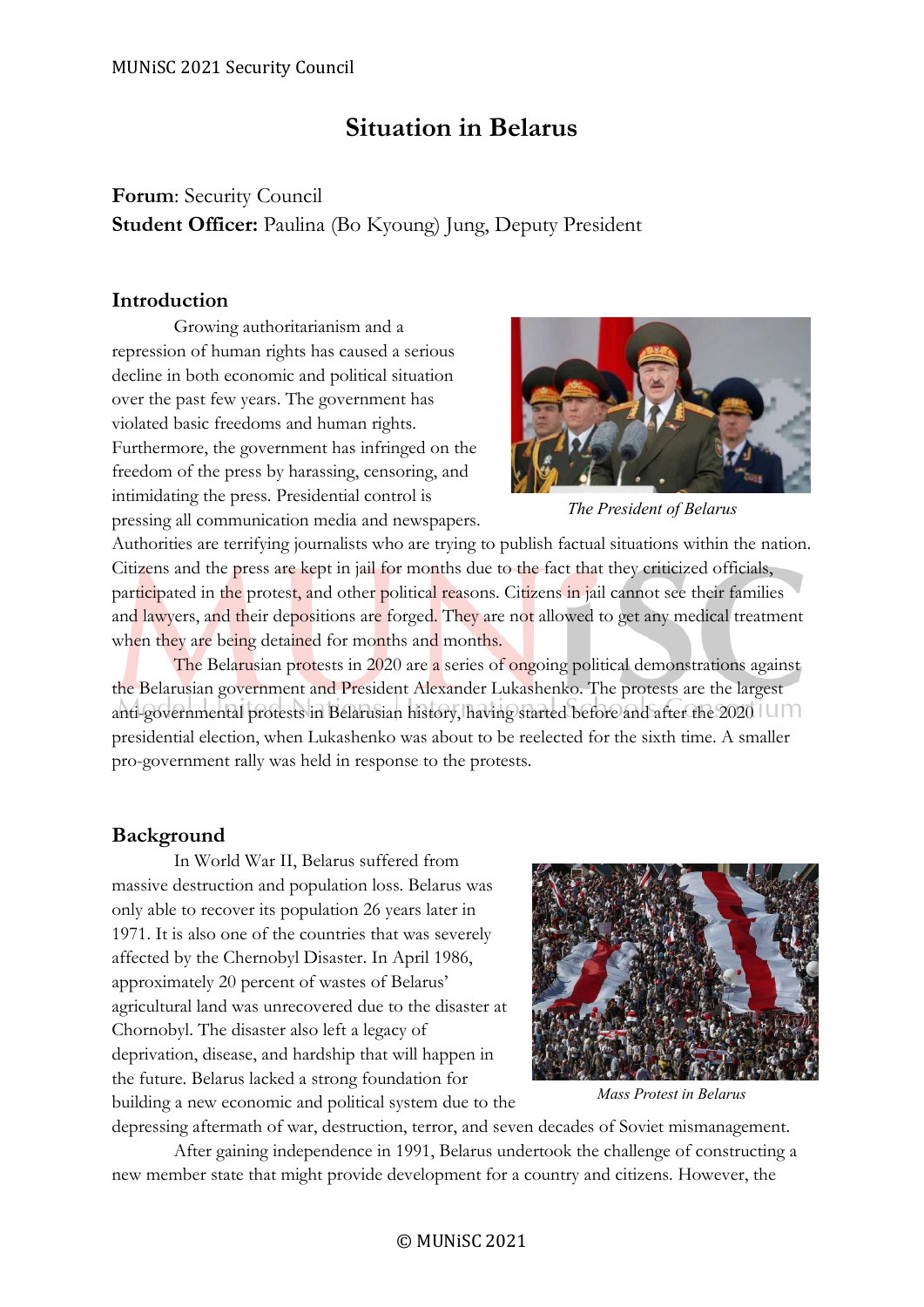### MUNiSC 2021 Security Council

majority of citizens in Belarus remain largely impassive to national politics due to the fact that the history of Belarus has given the majority of people a limited reason to believe they could influence national events. The issues of human rights, freedom of expression, freedom of speech, and the dissociation of powers are at the center of the debate.

# **Problems Raised**

Due to the presidential election, there is an ongoing mass protest. Protestors are demanding for democratic leadership and economic reform. On August 9th, 2020, all roads and entracnes to Minsk, the capital city of Belarus and the site of the mass protest, were blocked by army and police troops early in the morning. At noon, the internet in Belarus was partially blocked. Government officials have claimed that the the blockage was due to a service attack



*Mass Protest Due to the Presidential Election*

outside Belarus. However, independent IT experts stated the use of DPI (Deep Packet Inspection) technology and the filtering techniques used by the Belarusian national internet monopoly, Beltelecom, and related state agencies may be the cause of the blockage.

After breaking up a large number of people in the evening, the police chased several protesters in the Minsk for several hours, as has been a common scene in all major cities of Belarus. Law enforcement officers used batons, rubber bullets, lead grenades, water cannons, tear gas and flash bullets to quell protests while people were chased across the suburbs overnight. In Brest, a border town in the southwest corner of Belarus, demonstrators gradually disbanded, decreasing from 5,000 to 200 to 300. On the same night, in Minsk, security forces threw grenades to people, resulting in serious injuries.

The ongoing protest is one of the biggest protests since the independence of Belarus. Overnight, the security forces arrested about 3,000 people. Some of the demonstrators were seriously injured, at least 50 demonstrators were taken to hospitals, some in critical condition, and one demonstrator was killed. Reportedly, the security forces are even arresting people who were waiting for the election results near the polling place. In Minsk, a 73-year-old man with a daughter and grandson was arrested, along with another twenty people gathered near the 86th school after the polls were closed. According to the report conducted by United Nations Office for Human Rights, it is clearly recorded that there was torture and abuse of more than 450 prisoners, as well as sexual abuse and rape.

*European Union (EU)*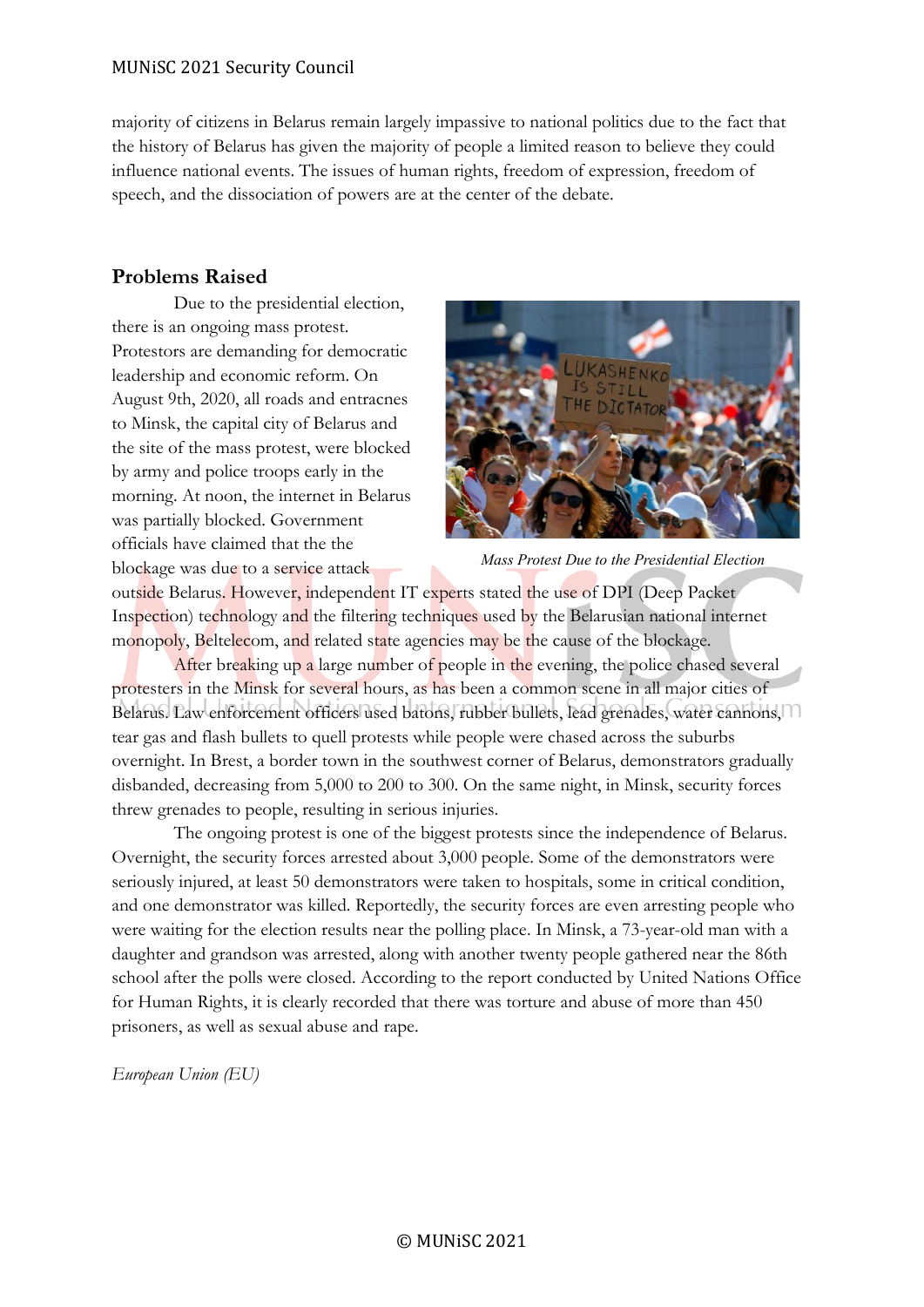On November  $4<sup>th</sup>$ , 2020, the EU ambassador approved sanctions on the second batch of 15 Belarusian officials, including President Alexander Lukashenko. The group condemned election fraud and repression. Two EU diplomats said the sanctions were aimed at supporting anti-government protesters attacked by Belarusian security forces. Restrictions include travel bans and property freezing (legal proceedings that prevent the defendant from destroying



*The Flag of EU*

assets outside the jurisdiction of the court to thwart a potential decision, whether innocent or guilty). Lukashenko, who has been in power for 26 years, claimed to have won 80 percent of the votes in the controversial elections on August  $9<sup>th</sup>$ , but the EU made it clear that it would not accept the election results and would not recognize Lukashenko as president.

# **The P5 Nations' Stances**

### *United States of America*

The United States encouraged Belarus and the International Monetary Fund (IMF) to reach an agreement on a macroeconomic stabilization plan and related reform measures. The United States further encouraged them to carry out further privatization and create a good atmosphere for business and investment.

### *United Kingdom*

The United Kingdom cooperated with the Belarusian government and nongovernmental organizations to support political, social and economic reforms. They have also improved the situation in the areas of human rights, the rule of law, and encourage Belarus to participate fully in the Eastern Partnership. The UK has partnered with Belarusian companies to establish trade links to promote mutual growth.

### *France*

The President of France, Macron, urged Belarusian authorities to respect election results and to stop illegal arrests in order to free protesters that have been arbitrarily detained. Macron urged Lukashenko to reinforce his position as thousands of people who marched in Belarus for the seventh consecutive day demanded Lukashenko's resignation.

### *China*

China has strengthened their bilateral relations. Since the two countries do not want to be caught in each other's regional conflicts, this relationship has not established a complete political and military alliance. Nevertheless, the two countries generally supported each other's positions in such disputes. In Belarus, China's interests and Russia's interests can be aligned to a large extent.

### *Russian Federation*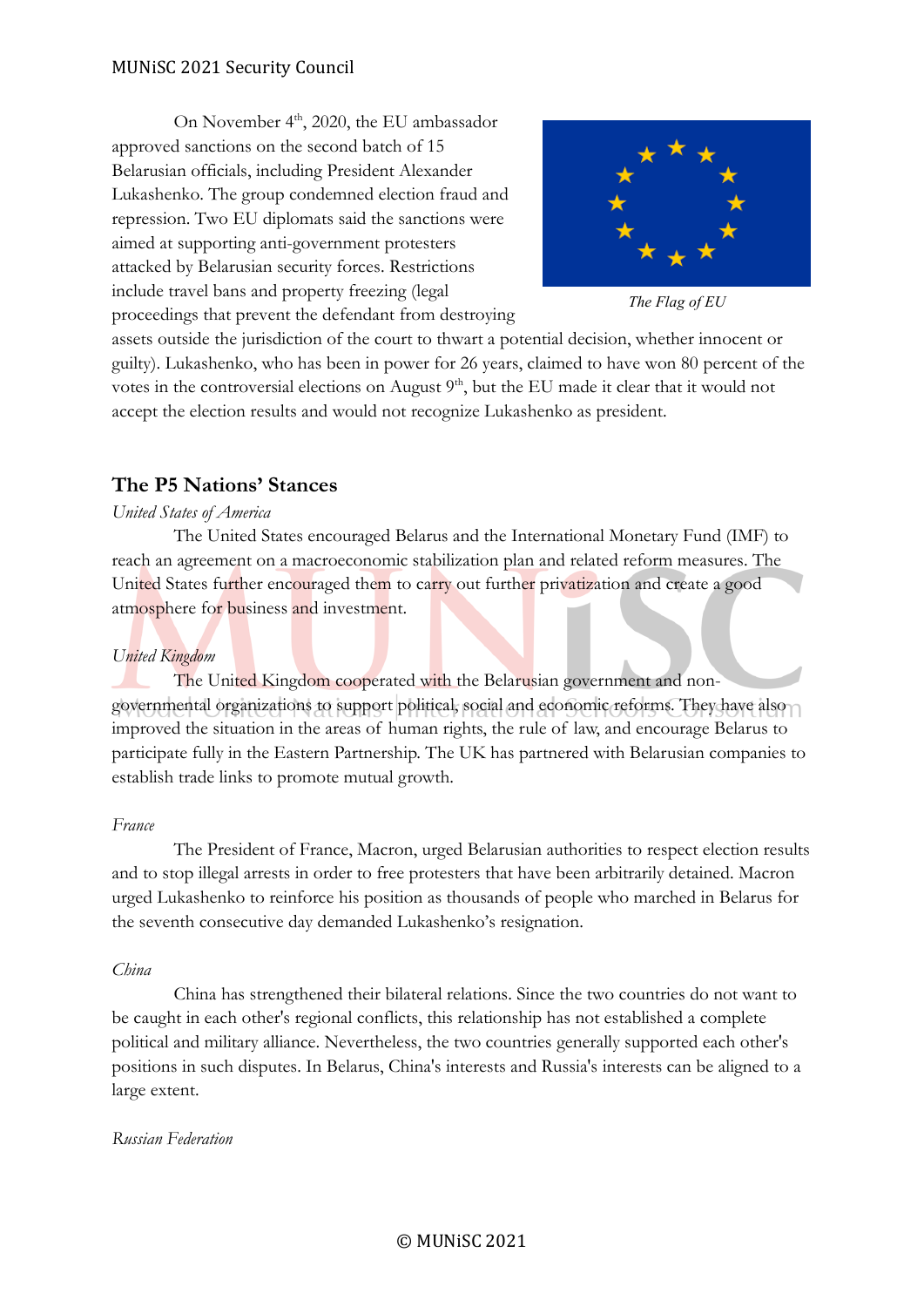In the fields of politics and economy, Russia is Belarus's largest and most important partner. Belarus and Russia signed a treaty on the equality of citizens in December 1998, which includes employment and access to medical and educational opportunities. As a result, the two countries form a transnational alliance.

# **Possible Solutions**

Among the many problems that exist, solutions to two of the gravest are the following:

- 1. As most Belarusians are traced on their social contract and concealed the legitimacy of the current government, such a pretense should be abandoned,
- 2. Promotion of an SOS warning system that would make it easier to recognize problems in a crisis for conflict prevention.

In the past 23 years, potential social conflicts have been the main driving force in Belarus' political and public sector. This is due to the fact that Belarus currently has no universally accepted mechanism for resolving conflicts of interest among various social groups. There is also no public culture to resolve social conflicts. For many years, the Belarusian government's response has been the same. When certain social groups made statements about the existence of certain problems and sought solutions, the Belarusian authorities forcibly repressed them. The government ignores their interests and needs. Thus, while conflicts lurk, they do not disappear. The special thing about potential conflict is that it is invisible but dynamic, has a developmental stage, accumulates negative energy, and then immediately erupts in the emotional confrontation stage. Therefore, social protests occur every year in Belarus as potential social conflict energy accumulates. In 2017, there were multiple major offline accidents, and online accidents declined. This represents an extremely dangerous accumulation of potential conflicts in Belarusian society. Thus, measures should be taken to resolve this issue.tional Schools Consortium

### **Glossary**

*Authoritarianism:* A form of government characterized by a strong central power to maintain the political status quo, a reduction in the rule of law, the separation of powers, and democratic voting.

*North Atlantic Treaty Organization (NATO):* Also referred to as the North Atlantic Alliance, NATO is an intergovernmental military alliance between 30 European and North American countries. This agency implements the "North Atlantic Treaty," a treaty signed on April 4, 1949 by an international organization established in European and North American countries to realize defense cooperation. It has a large number of nuclear weapons and conventional armies and is an important army in the West.



*The Flag of NATO*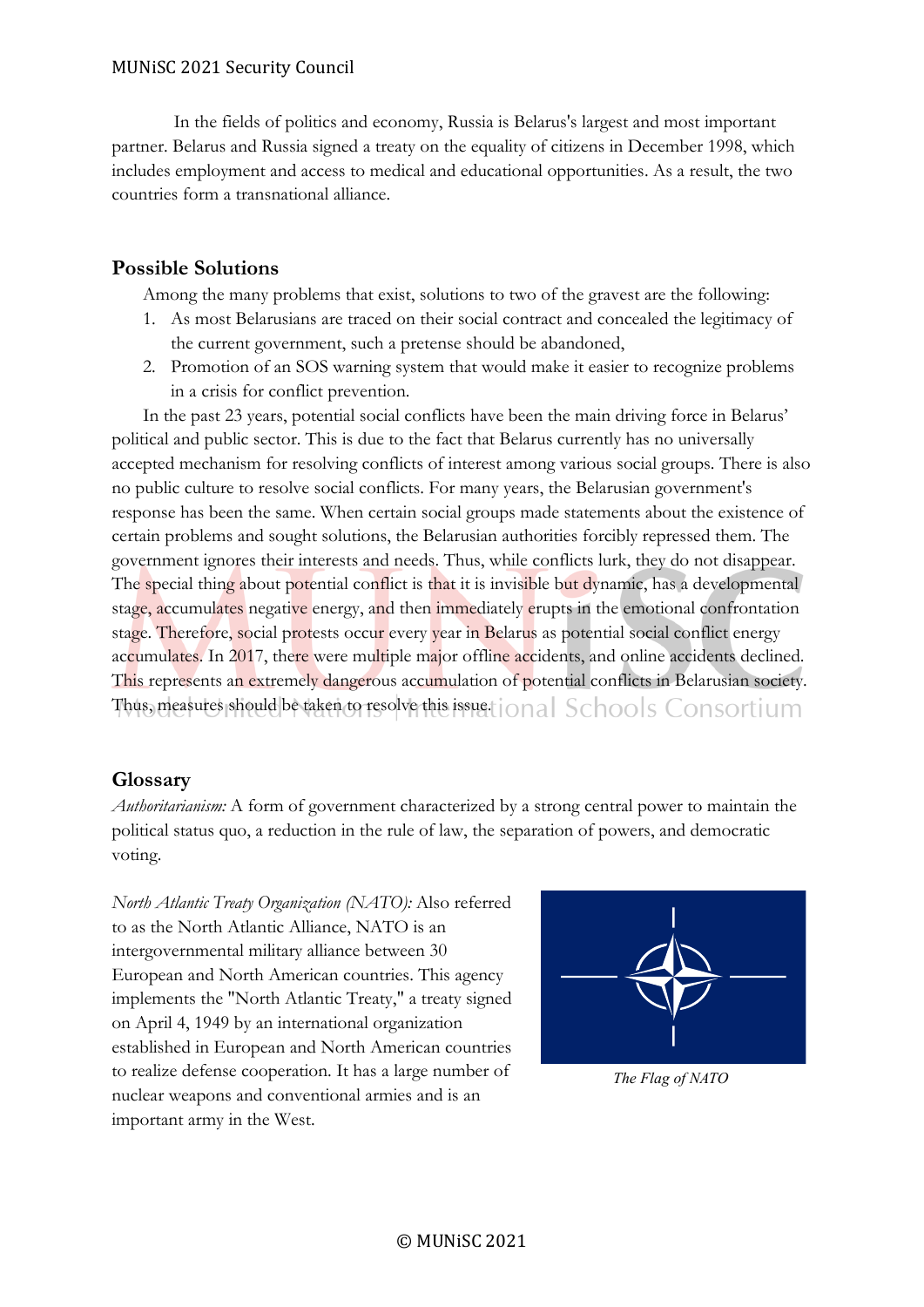# MUNiSC 2021 Security Council

# **Timeline**

*1949.04.14 –* The North Atlantic Treaty was signed

*1998 –* Belarus and Russia signed a treaty on the equality of citizens

*2020.08.11. –* Protests resumed in Minsk and other central cities, and Molotov cocktails began to be thrown at security officials

*2020.08.14 –* Peaceful protests continued (it started peacefully)

*2020.08.15 –* Post-election protests began to grow sharply

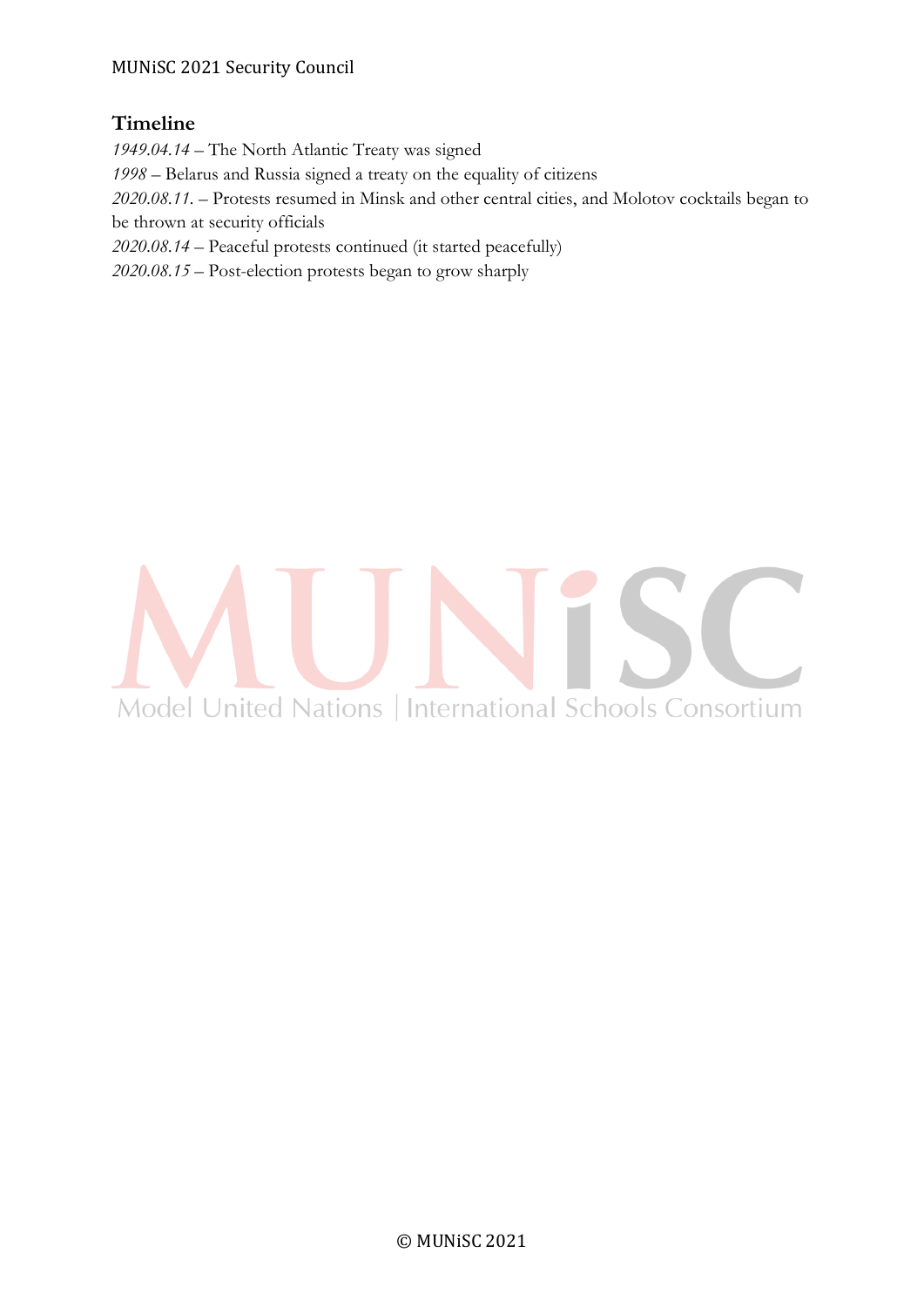### **Sources**

- Abdurasulov, Abdujalil. "Belarus Protesters Battered, Bruised but Defiant after 100 Days." *BBC News*, BBC, 17 Nov. 2020, www.bbc.com/news/world-europe-54961111.
- "All News about 2020 Belarusian Presidential Election." *Euronews*,

www.euronews.com/tag/2020-belarusian-presidential-election.

"Belarus and the UK." *Belarus and the UK - GOV.UK*, www.gov.uk/world/belarus/news.

- "Belarus Protests: National Opposition Strike Gains Momentum." *BBC News*, BBC, 26 Oct. 2020, www.bbc.com/news/world-europe-54684753.
- "Belarus: Government." *>> GlobalEDGE: Your Source for Global Business Knowledge*, globaledge.msu.edu/countries/belarus/government.

"Belarus | UN News." *United Nations*, United Nations, news.un.org/en/tags/belarus.

"Belarus: 'There Is No Sustainable Development without Human Rights' - a UN Resident Coordinator Blog | | UN News." *United Nations*, United Nations, news.un.org/en/story/2020/10/1074852.

"Belarus: Expert Report Calls for International Inquiry into Torture." *Human Rights Watch*, 6 Nov. 2020, www.hrw.org/news/2020/11/06/belarus-expert-report-calls-internationalinquiry-torture.

- "Belarus President Alexander Lukashenko under Fire." *BBC News*, BBC, 11 Sept. 2020, www.bbc.com/news/world-europe-53637365.
- "Belarus." *Everything You Need to Know about Human Rights in Belarus| Amnesty International | Amnesty International*, 25 Nov. 2020, www.amnesty.org/en/countries/europe-and-centralasia/belarus/.
- "Belarus." *Human Rights Watch*, www.hrw.org/europe/central-asia/belarus.
- "Belarus: End Ongoing Human Rights Violations, UN Rights Chief Urges | | UN News." *United Nations*, United Nations, news.un.org/en/story/2020/12/1079282.
- Brian G. Carlson for The Diplomat. "Why China Will Support Russia in Belarus." *– The Diplomat*, For The Diplomat, 31 Aug. 2020, thediplomat.com/2020/08/why-china-willsupport-russia-in-belarus/.
- "China Shows Support for Belarusian Leader amid Criticism from EU." *South China Morning Post*, 19 Aug. 2020, www.scmp.com/news/china/diplomacy/article/3097498/china-showssupport-belarusian-leader-amid-criticism-eu.
- (www.dw.com), Deutsche Welle. "Belarus: UN Rights Council Adopts Monitoring of Protest Crackdown: DW: 18.09.2020." *DW.COM*, www.dw.com/en/belarus-un-rights-counciladopts-monitoring-of-protest-crackdown/a-54977968.
- "Government and Society." *Encyclopædia Britannica*, Encyclopædia Britannica, Inc., www.britannica.com/place/Belarus/Government-and-society.
- Kanstantsin Dzehtsiarou Professor in Human Rights Law. "Belarus: Slow International Response Shows Limits of World's Human Rights Regime." *The Conversation*, 20 Nov. 2020, theconversation.com/belarus-slow-international-response-shows-limits-of-worldshuman-rights-regime-146165.
- Linkevičius, Linas. "Lukashenko Is No Longer President of Belarus." *POLITICO*, POLITICO, 4 Sept. 2020, www.politico.eu/article/alexander-lukashenko-belarus-russia-putin-nolonger-president/.